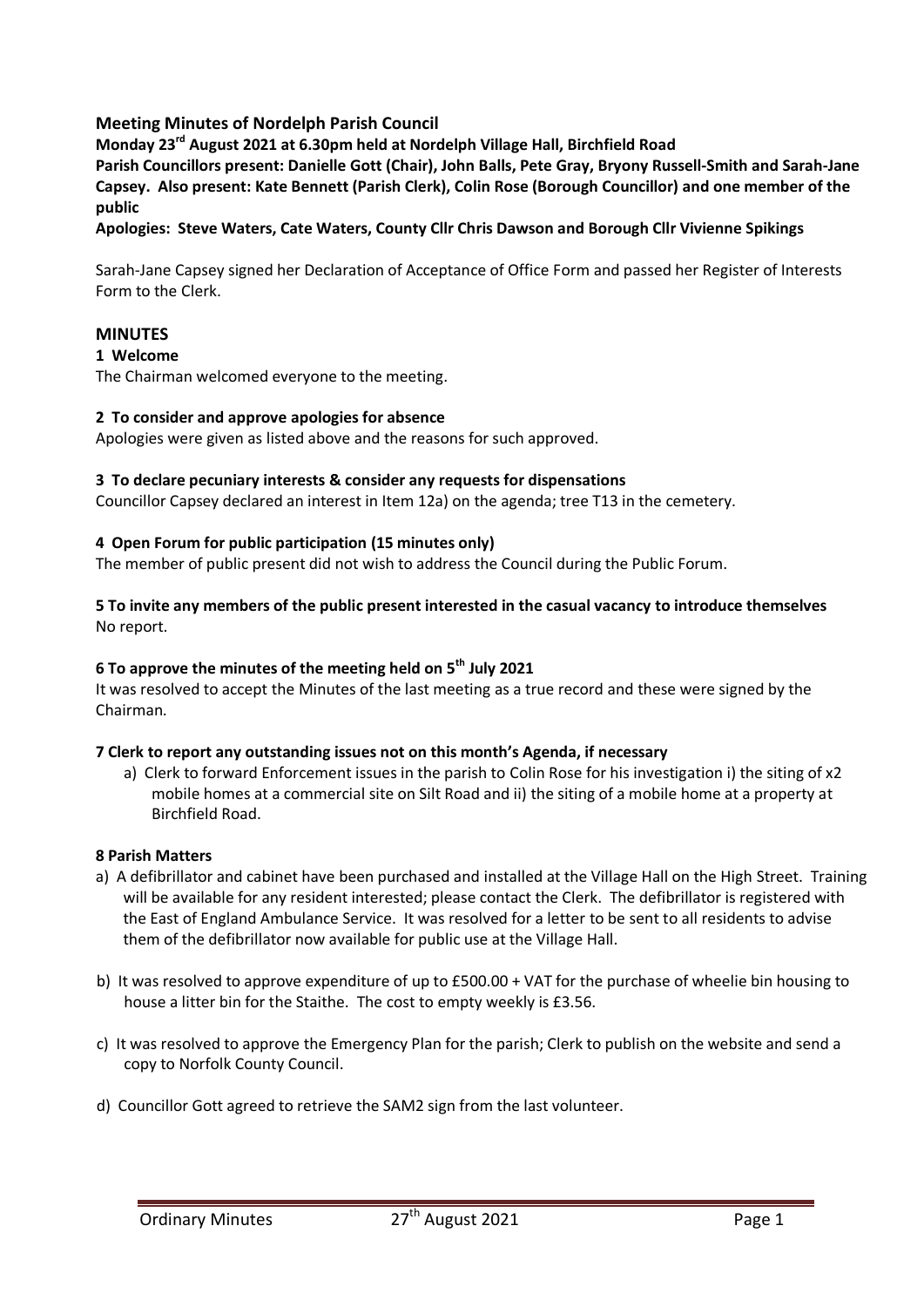### **9 Finance**

a) It was resolved to approve the outstanding payments since last meeting as listed below. Councillor Gray and Councillor Gott to authorize after the meeting.

|                                  |          |            |                 | Type of |                                                            |
|----------------------------------|----------|------------|-----------------|---------|------------------------------------------------------------|
| Supplier                         | Price    | <b>VAT</b> | Total           |         | payment Description of service/supply                      |
| wel medical                      | 1,250.00 |            | 250.00 1,500.00 | EP      | Defibrillator and cabinet (already paid)                   |
| Emneth Design                    | 31.50    | 0.00       | 31.50           | EP      | Quarterly website update service fee                       |
| Kate Bennett - expenses          | 110.92   | 0.00       | 110.92          | EP      | Mileage, mobile, broadband, photocopying, electricity etc. |
| <b>HMRC</b>                      | 14.60    | 0.00       | 14.60           | EP      | Month 4 PAYE contribution                                  |
| <b>Scott Electrical Services</b> | 100.00   | 0.00       | 100.00          | EP      | To install a power outlet and install defib unit/cabinet   |
| sse                              | 10.02    | 0.49       | 10.51           | dd      | <b>July energy charges</b>                                 |
| sse                              | 9.87     | 0.48       | 10.35           | dd      | June energy charges                                        |
| <b>British Telecom</b>           | 47.45    | 9.49       | 56.94           | dd      | July phone line and broadband service for the village hall |
|                                  | 1.574.36 |            | 260.46 1.834.82 |         |                                                            |

- b) The Current Account balance as at  $20<sup>th</sup>$  August 2021; £10,198.73
- c) Income received since last meeting; £4,356.48 reimbursement of monies from the Village Hall Committee.
- d) It was resolved to make a donation of £25.00 to Magpas Air Ambulance (s137 of the Local Government Act 1972).
- e) It was resolved to approve expenditure of £100.00 to PSC Support (Primary Sclerosing Cholangitis) in memory of ex-Councillor Paul Dawson (s137 of the Local Government Act 1972).

### **10 Village Hall matters**

- a) It was noted that the cavity to the rear of the village hall has now been filled.
- b) It was noted that all volunteer groups working on behalf of the parish council are covered by the parish council's insurance policy; the parish council needs to formally accept them as volunteers and record this in their Minutes which means they accept responsibility for their duties, they will then be insured automatically as employees of the parish council under their Employers', Public and Personal Accident Liabilities cover. This applies to any volunteers working in the Community Garden at the village hall; the parish council accepts them as their responsibility in carrying out their duties.
- **c)** Councillors Gott and Gray wished it to be minuted that they were disappointed to learn that the Village Hall Committee has decided not to publicize the minutes of their meetings. They feel very strongly that the village hall is a public resource and is funded through public money and donations and as such the Committee should be 100% transparent to anyone wishing to know any information. They feel the Village Hall Committee should share information with the community that supports the village hall. As committee members and trustees they act on behalf of and in the interests of the village hall charity and the inhabitants of Nordelph to which the village hall and playing field were left in trust.

# **11 To discuss Cemetery issues**

- a) It was resolved to approve expenditure to CGM Group of £975.00 + Vat to fell ash tree (T13) in the cemetery in March/April 2022.
- **b)** A request for a wooden book-shaped memorial for the cemetery was considered; it was resolved to request the applicant reconsiders their proposals for something more traditional and in-keeping with the current memorials within the cemetery.

# **12 To consider any planning matters since last meeting**

a) Planning Application 21/01449/F a boat landing stage at Swan Cottage, Birchfield Road; supported by the parish council.